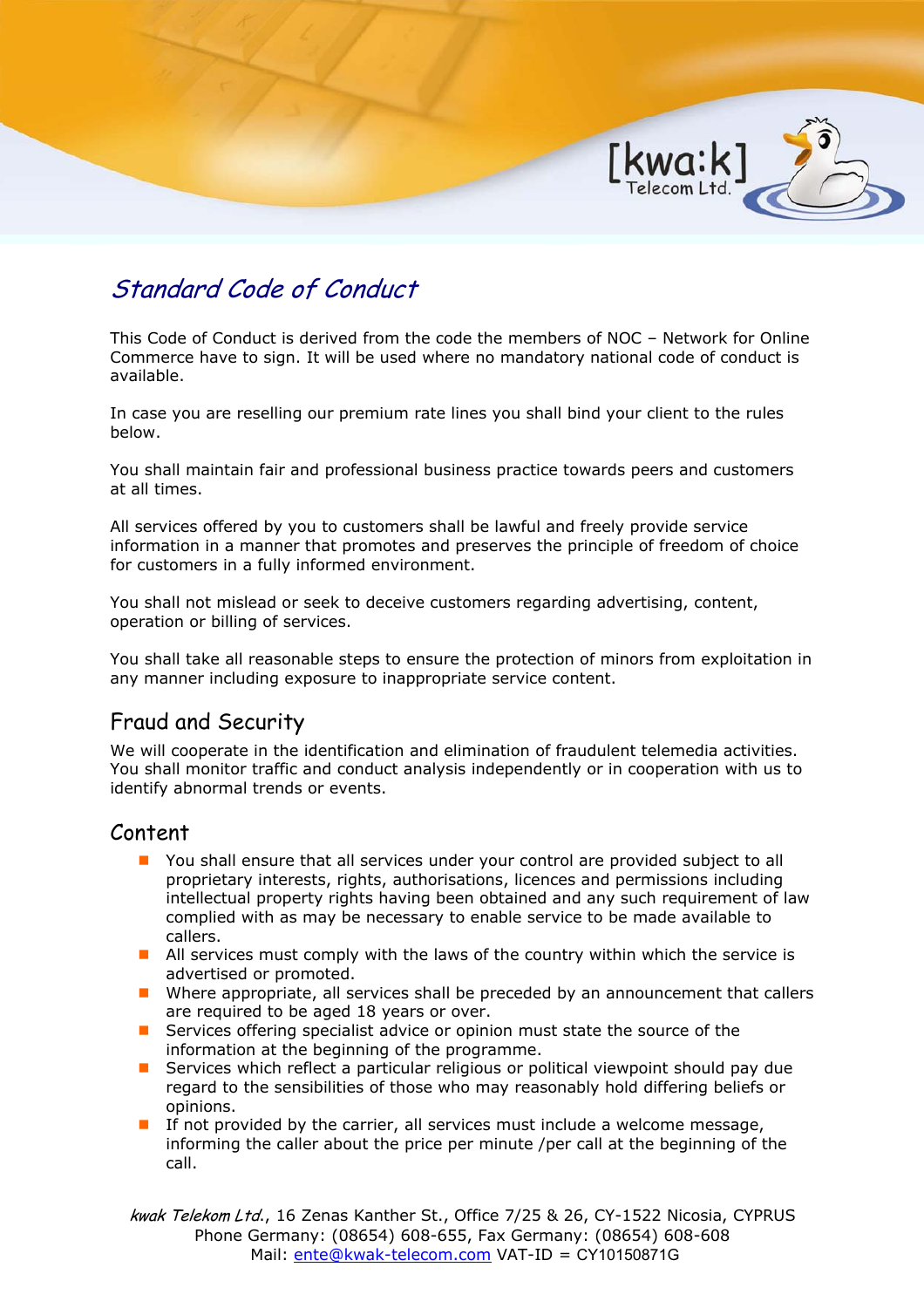**If not done by the carrier, you will terminate calls after the maximal allowed** duration of connections as stated by the carrier, the national regulator or in our documentation. The maximum duration can also be defined by a maximum amount of cost for the caller.

 $[Kwa:k]$ 

# **Quality**

- **P** You are responsible for the technical quality of speech, audio, data or video content of services presented to customers.
- **D** You shall make all reasonable efforts to monitor the content, quality and related promotions for services under your control.

# Promotion

- **A** Advertising for telemedia services shall be restricted to appropriate media, which match the content, nature and general tone of advertising and programme material.
- All advertising shall include information of relevant call charges.
- All advertising shall include Service Operator contact details for customer contact or complaint.

# Juveniles

All advertising targeting juveniles shall include a statement that parental approval is required to call the service.

# Service Guidelines

## Dialler Guidelines

The following requirements are offered as Guidelines for dialler software accessing domestic premium rate or international calls.

The signatory accepts to follow these Guidelines:

### Clear Product Description

An overview of the product offered together with a brief outline of how the service will be presented to the customer.

### Call Cost Information

A statement of the call cost expressed on a per minute basis or, if feasible, the total cost of the call will be presented to the customer.

### Acceptance of Disclaimer

The user should confirm by ticking a check box or by clicking a 'confirm' button that they accept the overall disclaimer information. The set-up process should not proceed without such confirmation.

Age Disclaimer